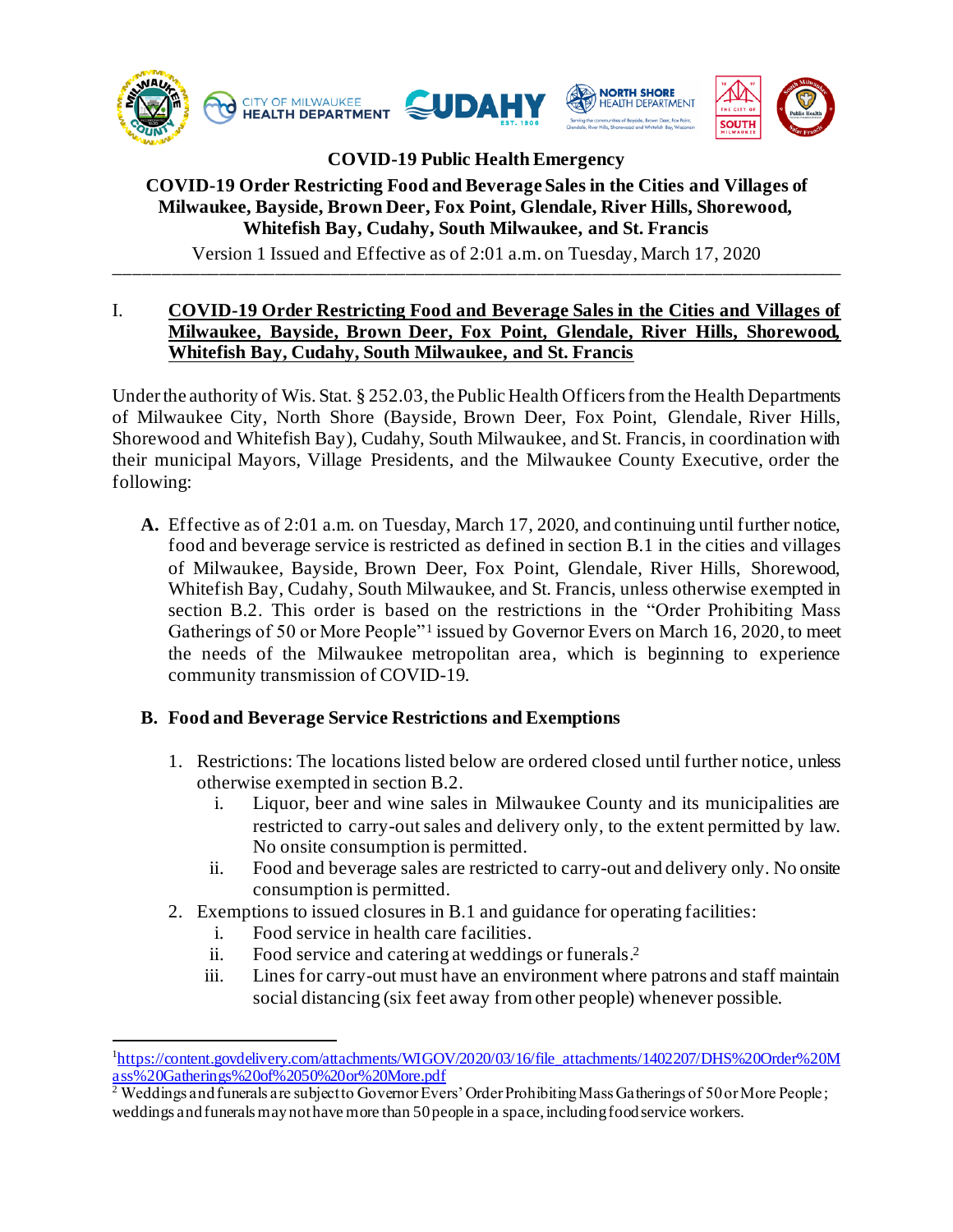- iv. All are urged to continue to wash hands, utilize hand sanitizer and practice proper respiratory etiquette (coughing into elbow, etc.).
- **C.** The immediate implementation of this Order is necessary as patrons of bars and restaurants continue to gather in large numbers, in close proximity to each other, in closed spaces, thereby endangering the health of the staff and the patrons.
- **D.** The overriding goal of this Order is to minimize in-person interaction which is the primary means of transmission. The gathering of patrons in restaurants and bars increases and encourages talking, touching, and other social interaction in an environment with a multitude of hard surfaces.
- **E.** This Order is issued based on evidence of increasing transmission of COVID-19, scientific evidence regarding the most effective approaches to slow the transmission of communicable diseases generally and COVID-19 specifically, and best practices as currently known and available to protect vulnerable members of the public from avoidable risks of serious illness or death resulting from exposure to COVID-19. Although most people who contract COVID-19 do not become seriously ill, people with mild symptoms and asymptomatic people with COVID-19 may place other vulnerable members of the public at significant risk.
- **F.** This Order will reduce the likelihood that many people will be exposed to COVID-19 at a single event, and will thereby slow the spread of COVID-19 within Milwaukee County and its nineteen (19) municipalities. By reducing the spread of COVID-19, this Order will help preserve critical and limited healthcare capacity.
- **G.** This Order is issued in light of the existence of several cases of COVID-19 within Milwaukee County, as part of a significant and increasing number of assumed cases of community transmission nationwide.<sup>3</sup>
- **H.** This Order is issued to prevent circumstances often present in mass gatherings that may exacerbate the spread of COVID-19, such as: the increased likelihood that mass gatherings will attract people from broad geographic areas who could be infected; the prolonged time period in which large numbers of people are in close proximity and could be exposed to COVID-19; and the difficulty in tracing exposure when large numbers of people attend a single event.

<sup>&</sup>lt;sup>3</sup> CDC, Coronavirus Disease 2019 (COVID-19) in the U.S.[, https://www.cdc.gov/coronavirus/2019-ncov/cases-in](https://www.cdc.gov/coronavirus/2019-ncov/cases-in-us.html)[us.html](https://www.cdc.gov/coronavirus/2019-ncov/cases-in-us.html)